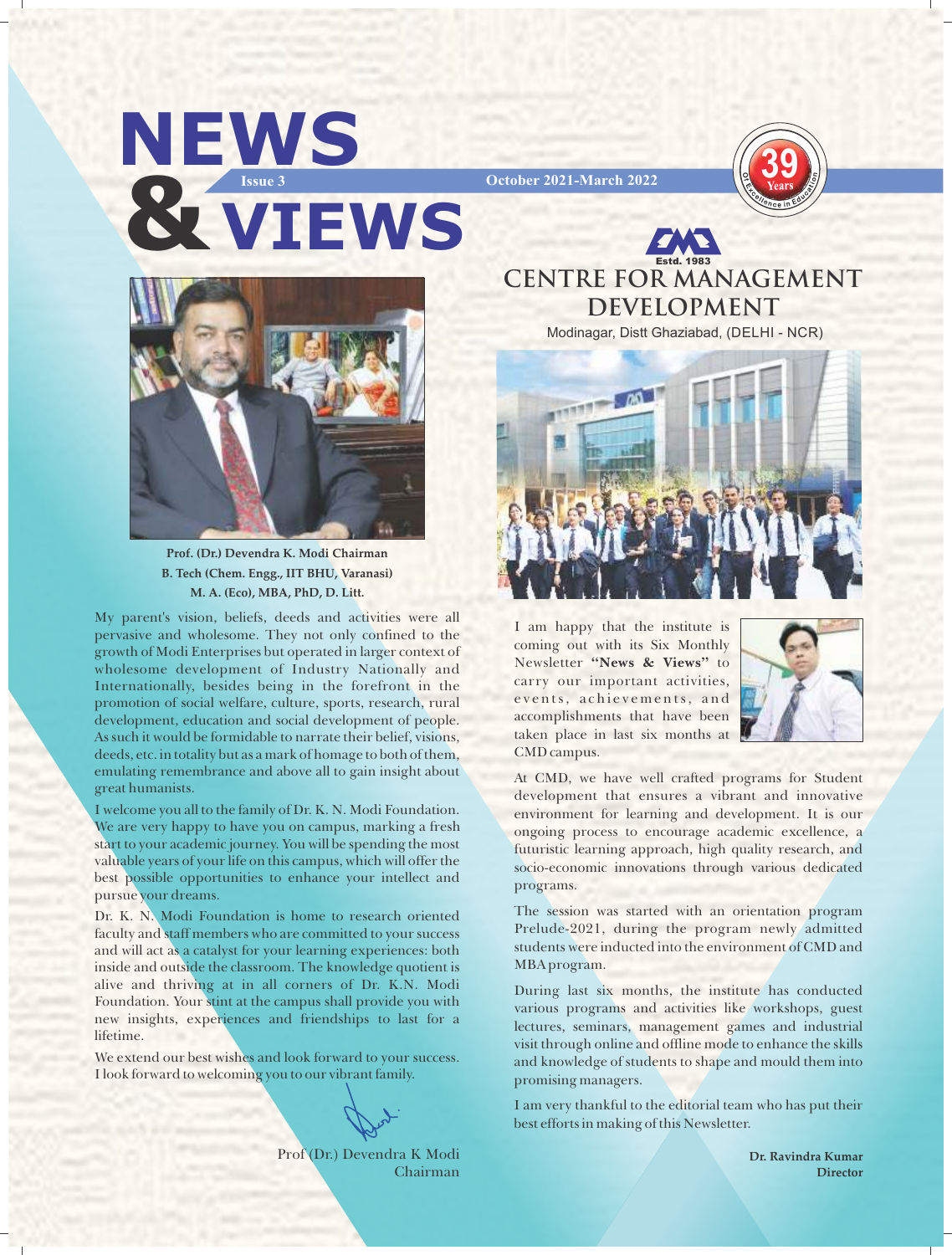

**Chief Editor: Dr. Ravindra Kumar, Director, CMD Editor: Mrs. Renu Singh, Assistant Professor, CMD Students Editor: Sheetal Singhal, Shubhika Chaterrjee, Saurabh Rathore** 

#### **A Glimpse about Journey of CMD from an Eye of an Alumnus.**



**EWS** 

I've been taught a lot during my full time resident PGDM course; sometimes, I felt too theoretical and sometimes, I thought it is too advanced practical which we probably won't apply in our immediate job roles.

I started my Job Role as Business Development Manager; a completely different experience. I initially didn't feel fit and struggled. Gradually, I realized that the learned principles and practicals are now most needed to implement. I always took support from my mentors from college and with no surprise they always guided me to advance my career. CMD, till date, guides me on what shall I do and what not. With their guidance, I am now Senior Sales Manager at Bhutani group.

> **Mr. Sachin Kumar** (Batch 2017-2019) Bhutani Group, Dubai

# **CAMPUS DIARY**

## **PRELUDE-2021**

In the beginning of the first semester, new students need to be made acquainted with their surroundings in the campus. This includes introductory sessions, giving them an overview of the institute life; the rules and regulations mandated for each student in the Institute .It is an essential period at the beginning of the college session, which allows the students to get settled in their new environment.

Six days orientation program "Prelude-2021" was held in Centre for Management Development, Modinagar from 16th Oct 2021 to 21st Oct 2021. The program was started on 16th Oct 2021 with the Registration of newly admitted students and was conducted by Mrs. Renu Singh and Dr. Arun Jadon under the guidance of Dr. Ravindra Kumar (Director, CMD).

## **Orientation program at KNGD auditorium on 18/10/2021**

After registration on16th Oct. the orientation cum induction programme was held in KNGD Auditorium in which Welcome Kit distribution was done by honorable dignitaries. Dr. Ravindra Kumar (Director, CMD) welcomed the students and gave an inaugural session speech and presentation.

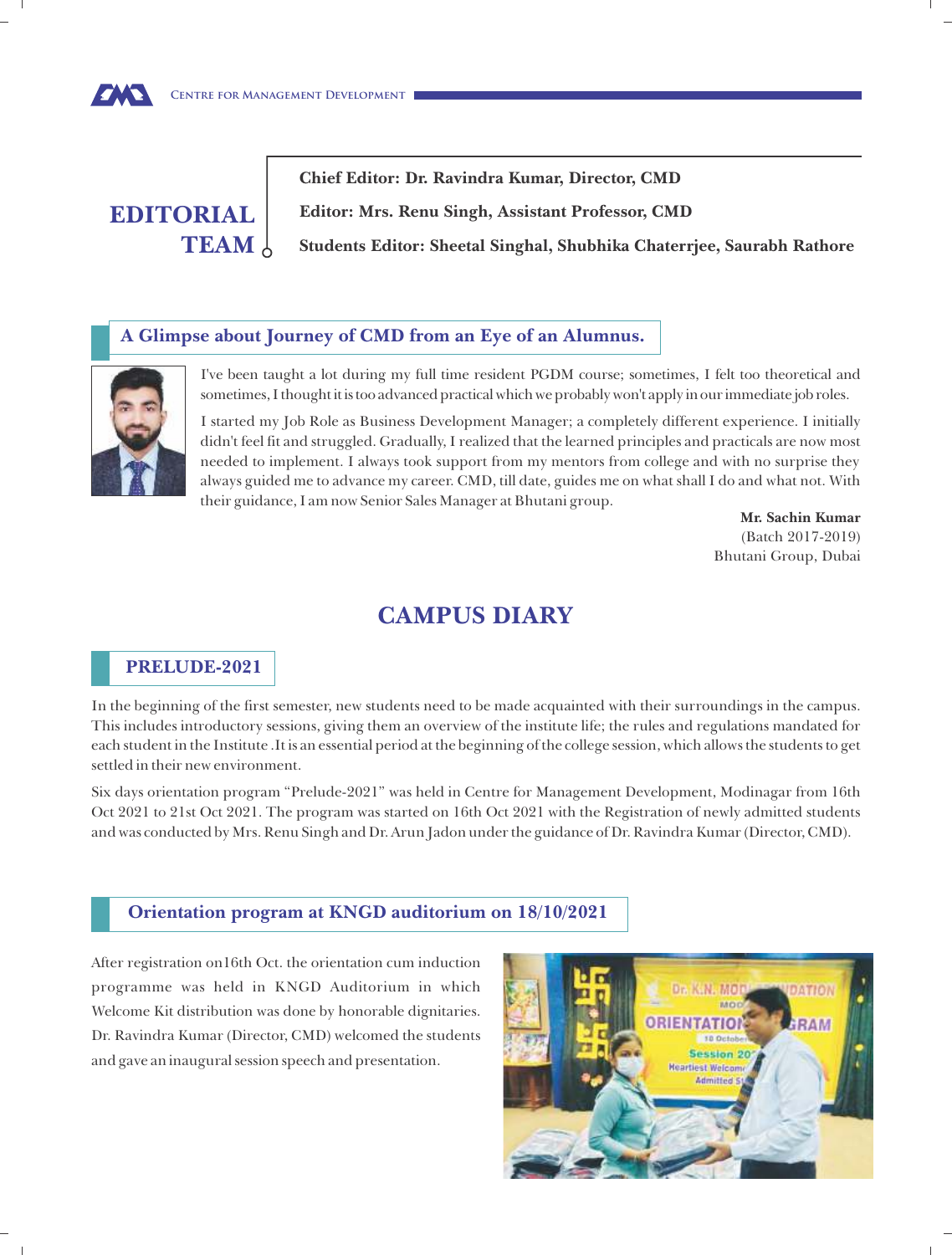#### **Induction program on 19/10/2021**

#### **"A warm welcome to newly admitted students to CMD family"**

**Centre for Management Development**

A most important aim of an Induction program is to give an overview of the academic course, pursued by the students. By giving a clear idea of academic expectations, students are prepared for the challenges they might face during their MBA program.

Following activities was commenced during the first day of the orientation program.

 The session was started with Lightening of lamp which was followed by Goddess Maa Saraswati Prayer.



- Introduction session of newly admitted students :by Ms. Renu Singh, Dr. Arun Kumar and Mr. Nikhil Sirohi.
- Session Opening ceremony: As per the tradition of CMD's orientation program, the youngest student among all freshers has cut the cake for auspicious opening of the session batch 2021-2023.

#### **Induction program on 20/10/2021**

On the 4th day of orientation, Mrs. Jasjit Kaur, (corporate trainer) had taken a session on Communication skills and Decision making with all newly admitted students. She has conducted various activities like Case studies and Management games. All students enjoyed the session and felt very energized and motivated.

#### **Induction program on 21/10/2021**

On the last day of prelude-2021, there was a brief introductory session of the course by all the concerned faculty members and in the second half **Collage making competition** was held. The program was winded up by a valedictory session at the end of the day.

- **Course introduction: M.B.A Course Introduction** was done by all Faculties in their respective subjects to give awareness to the students about management program.
- **Collage making competition:**

"Collage making is expressing one's own idea, trying new things, and experimenting with changing materials" With this thought, Collage

Making Competition was being organized for Management Students by Ms. Renu Singh (Asst. Professor, CMD). The theme for the competition was Gender Equality, Wildlife, and its conservation and Water conservation. The students were briefed about the significance of Collage, which is a technique of an art production, primarily used in the visual arts, where the artwork is made from an assemblage of different forms, thus creating a new whole. A collage may sometimes include magazine and newspaper clippings, ribbons, paint, bits of colored or handmade papers, portions of other artwork, and so on.

The competition started at 2:00pm.., college will provide the newspapers, magazines; scissors and other raw materials .Students have to grab their seats on time. The time allotted was one and a half hour. Participants were given ample opportunities to showcase their creativity according to the given theme. All the students participated enthusiastically along with competitive spirit.

The students were judged by Dr. Ravindra Kumar (Director, C.M.D), Dr. Arun Jadon and Mr. NikhilSirohi. The criterion of judgment was Connectivity, Composition, Creativity, Presentation, colour scheme and neatness.

The winners of the completion were-

**1st –** Ms. SheetalSinghal, Mr. Pulkit Bansal • **2nd –** Mr. Manish Ray, Ms. Shubhi Rajput • **3rd–** Ms. Neha Sharma, Ms. ShakhiTyagi





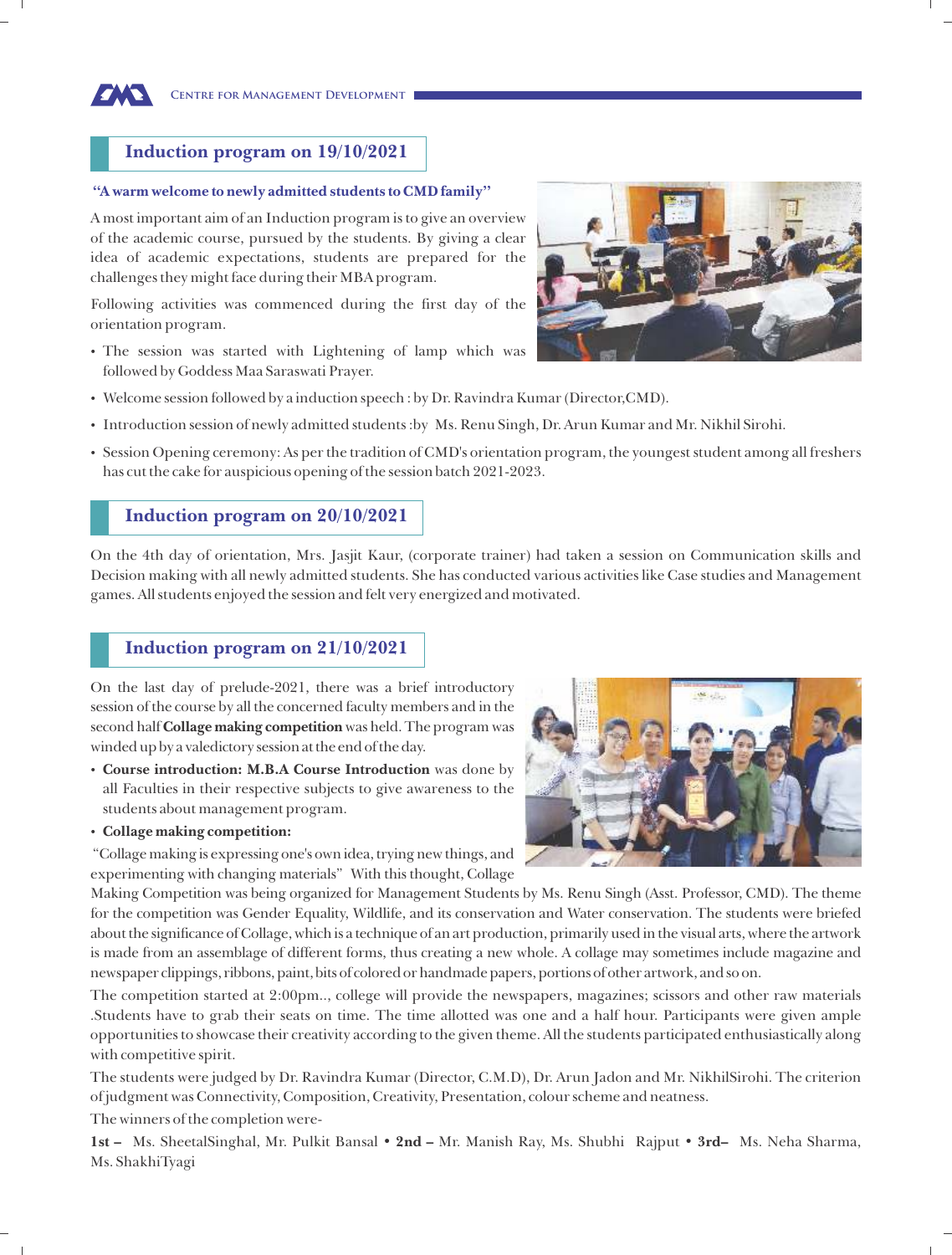**Centre for Management Development**

# **Sports Activities**



A session on **Sports Activities** was also organized by Sports Club: For enhancing a better team spirit, institute has organized sports activities like Carom Board, Chess and badminton for newly admitted students.

#### **Conduction of regular Classes: 22/10/2021**

M.B.A Classes were started for 1st Year & 2ndYear: After completion of orientation program regular classes have been started from this date.

## **Diwali Celebration at CMD:**

On 2nd Nov. Diwali was celebrated along with Students in the last lecture. As per the tradition institute has celebrated Diwali. Students had planned the whole program precisely. There were games and entertainment programs by students. This also had a positive impact on the students.



# **Role play Competition**

A Role Play Competition on the theme "Gender equality" was organized by **CENTRE FOR MANAGEMENT DEVELOPMENT MODINAGAR** on **13th Nov 2021 Saturday** for MBA First-Year Students.

**Purpose:** This competition is intended to inform the Students about a particular issue that is important to society & the nation as a whole.

#### **Objective:**

- 1. Students will be able to demonstrate an awareness of the Women and men define and characterize equally the social life in its political, economic, cultural, and social facets through participation in the planning and presentation of Gender equality role-play.
- 2. Students will be able to enhance their knowledge with their creative streak and express their thoughts& opinions on Gender equality.

Gender equality is when people of all genders have equal rights, responsibilities, and opportunities. Everyone is affected by gender inequality - women, men, transgender diverse people, children, and families. It impacts people of all ages and backgrounds.

Gender equality prevents violence against women and girls. It's essential for economic prosperity.

It is a human right and it is good for the economy. Unless people are aware of their human rights they cannot protect their rights or seek redressal when it is violated.

In this regard, our institute has taken an initiative for promoting awareness of Gender Equality. A Role Play competition was

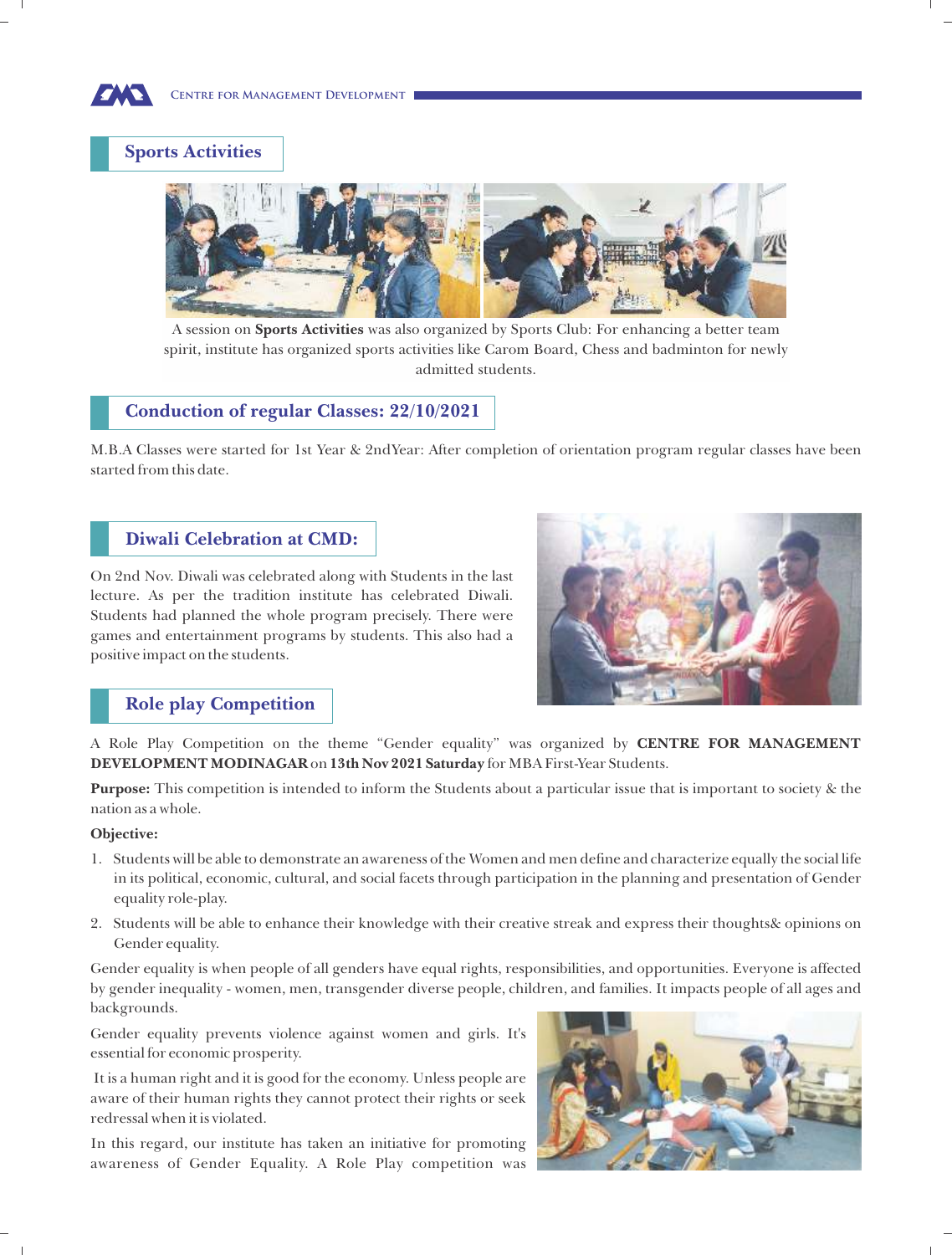

organized & students were motivated to participate in the competition.

The Role Play Competition was assessed on the basis of rubrics such as **Participation in the Preparation and Presentation of Character, concept and message, Body language, Acting, Team Management, and Time management.**

Winners & participants were awarded prizes and certificates. This competition was organized & coordinated by Mrs.Renu Singh with other faculty members.

The students were judged by Dr. Ravindra Kumar Arya (Director, C.M.D), Dr. Arun Jadon (H.O.D, C.M.D) Mr.Nikhil Sirohi (Asst. prof C.M.D).

The criteria of judgment were Connectivity, Composition, Creativity, Presentation, Colour scheme, and Neatness.

The winner Team were- **1st –**Sheetal Singhal, Manish Ray, Nikita Baisla • **2nd –**Pulkit Bansal, Shubhi Rajput, SakshiTyagi

#### **Children's day celebration on 14/11/2021**

Everybody enjoyed the program a lot. There was also the arrangement of cold drink and wafers for the children's. Teachers distributed Frooti and Chocolates among all the students. In a way, these young children made the day memorable for all who were present.

## **Mock interview on 20/11/21**

Mock interview session was organized to appraise the skills of students.

- Students were evaluated out of 50 marks in the Interview.
- Students need to dress up in formals (wearing a tie is mandatory).
- Mock Interviews will be conducted by a panel appointed by the honorable director for the interview.
- Feedback shall be given to students for improvement.

## **Workshop on Presentation skills on 4/12/2021**

A workshop was conducted by Mrs. Renu on Presentation skills for all MBA students.

#### **First Sessional exam Result on 6/12/2021**

**First sessional result was declared on6/12/21.**

**1st position:** Sheetal Singhal •**2nd Position:** Shubhika Chatterjee **3rd Position:** Nainika Bansal

## **Guest Talk on 09/12/2021**

- CMD has organized a 2.5 hr. Guest Talk on "Basics of Stock Market and Importance of Investing" the session was basically for Management learners. We included BBA, BCA, and MBA students in this session.
- Almost 70 Students attended this session on the Importance of Investing.
- The Speaker of the session was Mr. Himanshu Sharma, who is a Certified Financial Technician (www.blissfultrader.com).









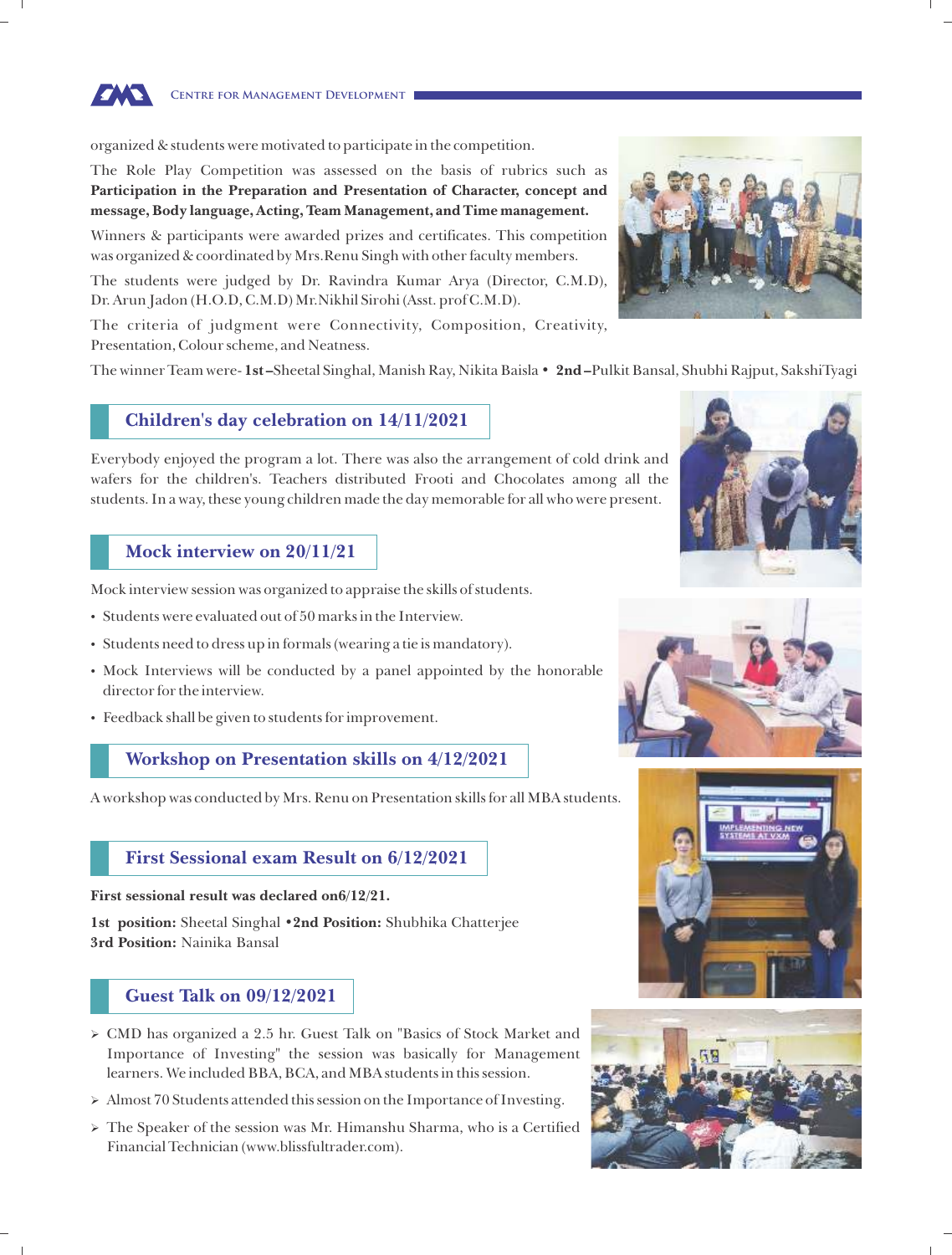# **Cleanliness Drive held at Railway station, Modinagar on 18/12/2021**

- December 18, 2021; Modinagar: Centre for management development organized Cleanliness Drive under Swachh Bharat Abhiyaan Programme. The purpose of this program was to create awareness among the students regarding cleanliness and its benefits. Under this Programme, all the students of M.B.A (senior and junior) participated. Even teachers were an essential part of this drive. As a part of the cleanliness drive, we had to clean the Modinagar Railway Station.
- In the end Students took the oath of keeping home, locality, and city clean. It was a unique experience for them. Students were curious to be a part of this great drive that could have transformed the face of country forever.

#### **Christmas day celebration on 25/12/2021**

Christmas is the festival that encourages the spirit of sharing and caring. On December 25, 2021,

#### **75th Azadi ka Amrit Mahotsav On 27/12/2021**

Celebrated in our college so, that students got to know it's an initiative of the government of India to celebrate and commemorate 75 years of progressive India.

# **Laptop Distribution**

- The institute wants to express our deepest gratitude to the Hon'ble President, Dr. D. K. Modi Sir for sparing his valuable time and gracing the "Laptop Distribution ceremony" at CMD Modinagar.
- ASUS laptops were distributed to MBA 1st year students of The CMD. The benefit of the scheme was availed by all the students on 29/12/2021.



To mark the annual celebration of New Year for the year 2022, a grand cultural program was organized in the institute under the guidance of our Res. Director, CMD. The event was graced by Honorable Vice President, Capt. Rajeev Saksena Sir. His presence made this a joyful.

## **Women's day celebration on 08/03/2022**

In order to raise awareness about the status and dignity of women among students, an International Women's day celebration was organized by the Women's cell of CMD on 8th March 2022.













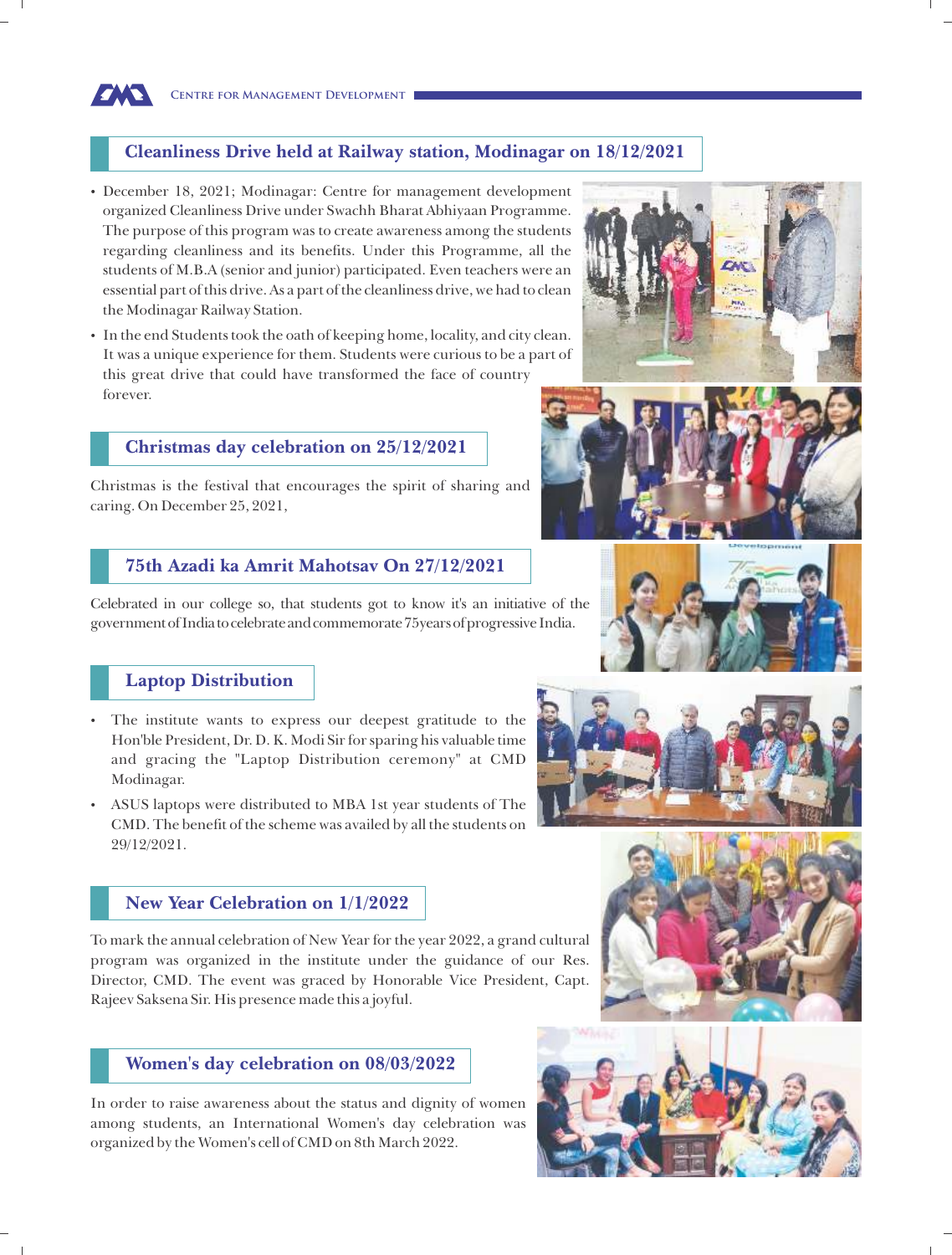

# **CLUB ACTIVITY CORNER**

#### **MARKETING CLUB : Theme: "A Student Seminar on Pros & Cons of Upcoming LIC IPO"**

Date: February 19, 2022 Event Description: "A Student Seminar on Pros & Cons of Upcoming LIC IPO" was an hour-long activity in which 11 students of MBA participated. Great participation was seen among the students as team members. The students were asked to participate in team of six. The task was to take a minute to minute plan for the journey to reach the destination at the earliest, by planning to utilize the given resources optimally and consider the time spent in hurdles. Four teams of MBA students participated in the activity. Faculty Coordinators: Dr. Arun Kumar Jadon and Ms. Renu Singh

Learning Outcomes:

**Learning Outcome:**

Basics of portfolio management

- Students learned the skills and competencies of teamwork
- Students identified modern approaches of optimum utilization of resources
- Students learned about 'Division of Labor' in teamwork
- Students learned about implementing policies in organizational working

 Get awareness about market basics how to study the stock market How we can make plan A and Plan B for investment purposes

on 9th Dec, 2021. All faculty members, staff, and Students give active participation.





OVO

**E- Seminar on "Significance of Business Environment during Covid-19":** Centre for Management Development, Modinagar organized an E-seminar on "Significance of Business Environment during Covid-19" on 05th February 2022 at 11:00 AM onwards. E-certificates were provided to all the participants who have attended the E- seminar for the entire duration. CMD has successfully organized the e-seminar. The institute has shown gratitude to the eminent guest speakers, **Mr. SACHIN KUMAR from Bhutani Group, Dubai** and **Ms. Astha Mehrotra, from Wipro Ltd.** sparing their valuable time for us.

**E- Seminar on "Intellectual Property rights" conducted on 16th Feb, 2022:** A webinar on intellectual Property Rights: Patents, Copyrights, Trademarks were conducted at CMD, Modinagar on 16th February 2022 at 11:30. The workshop was jointly organized by the Government of India "Ministry of commerce and industry, the Department for promotion of Industry and Internal trades, and CMD, Modinagar. Over 200 participants of the different institutes like KIET, DEEWAN, M.I.E.T, M.I.T, IAMR, IMS GHAZIABAD, I.T.S MOHAN NAGAR, etc. attended the Workshop through the online mode.

The Workshop was highly informative to students, teachers, and research scholars. Teachers and students from other departments, colleges, universities, and research institutes from different parts of India participated in the webinar. Thus E-Seminar provided valuable awareness and insights on the various aspects of IPR.

# **IT CLUB ACTIVITY**

**Workshop on MS Excel basics:** The event was conducted in Lecture hall 6 on 26th Feb. 2022 and it was organized by IT Club Activity, CMD.

#### **SESSION -2: What projects are Excel used for in the workplace? (12:00-2:30) Outcome:**

The club promoted the active participation of the students. It helped them in attaining

interpersonal skills required in the corporate field. The students make an active contribution in arranging the event. The club enhanced the knowledge of the uses of ms-excel. It helped promote team spirit, decision-making, motivation, and leadership.

# **HR CLUB ACTIVITY**

**Resume writing workshop (26/02/22) : Centre for Management Development, Modinagar** organized a Resume Writing Workshop on 26th February, 2022 for I sem. students. The speaker for the session was Dr. Ravindra Arya (Director CMD ). The Speaker emphasized the basics of resume writing skills that touched upon the key elements of the job search. The

Workshop focused on teaching how one can construct an effective resume that helps to succeed in today's job market.